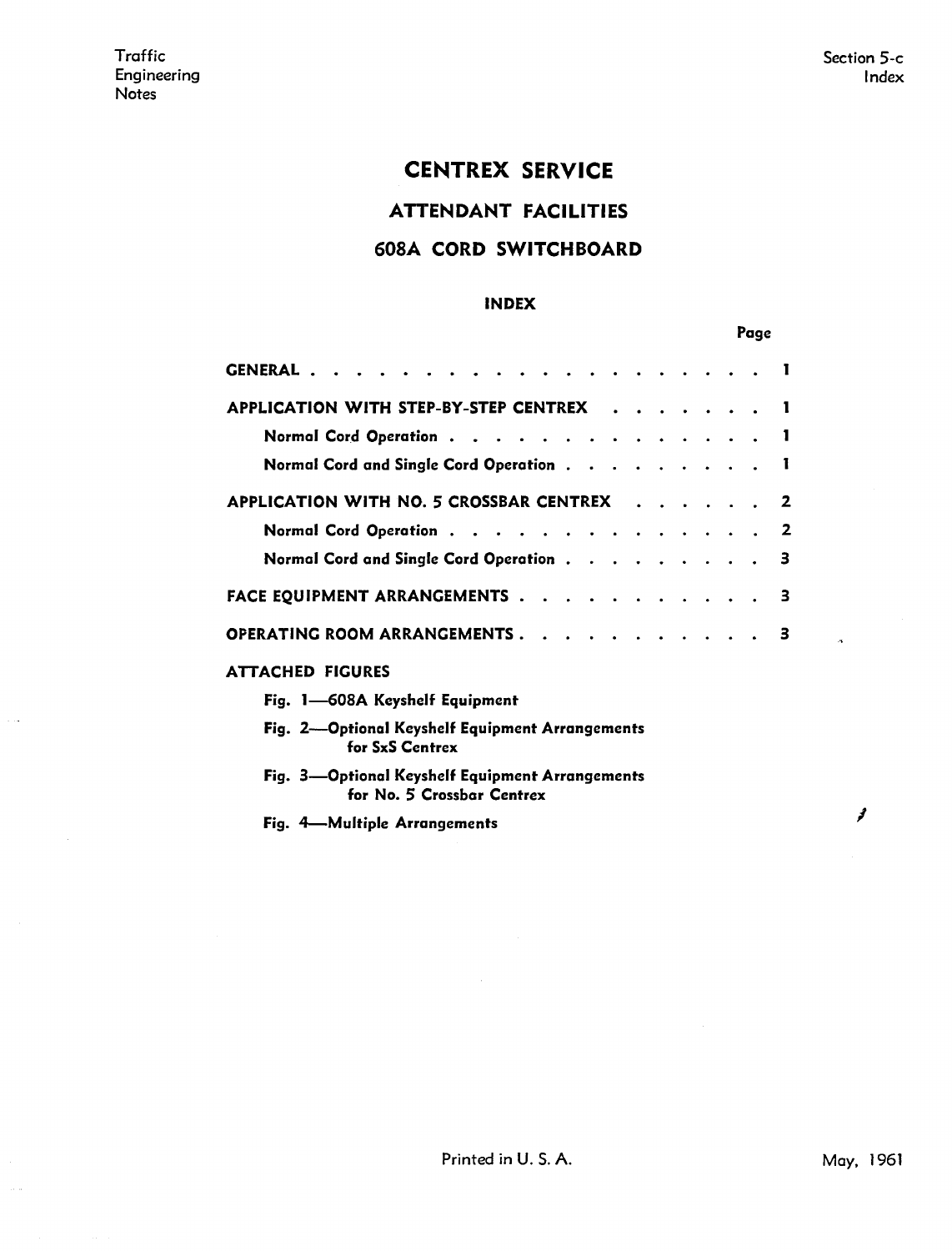# **CENTREX SERVICE ATTENDANT FACILITIES 608A CORD SWITCHBOARD**

The 608A Cord Switchboard can be used as the attendant facility for both step-by-step and No. 5 Crossbar Centrex systems. The system under consideration will determine the operating features provided for the switchboard.

The operating features fall into two general categories:

- 1. Normal cord operations where the switchboard is retained in the connection for the duration of the call.
- 2. Combined normal cord and single cord operation. Normal cord operation will retain the connection through the board for the duration of the call. Single cord operation (release loop) will permit the release of the switchboard from the connection when the called station answers.

Details of these operating arrangements are covered below for their application with both step-bystep and No. 5 Crossbar Centrex systems.

#### **APPLICATION WITH STEP-BY-STEP CENTREX**

#### (a) **Normal Cord Pair Operation**

The step-by-step Centrex system using this arrangement of the 608A switchboard is described in Section 3-b of these Notes. Incoming calls ore answered with the bock cord and ore completed with the front cord of a pair. Completion to stations can be on a dialing basis or through the station multiple if it is provided. For dial completion, rotary or DC pushbutton dials con be provided.

The 608A P.B.X. switchboard must operate on a normal basis when the positions are equipped with station multiple or rotary dials.

Dialing completion requires the addition of operator dial trunks. Station access is through the switch train. In general, the only visual cord supervisory indications received will be station answer, recalls from toll operators and station flash. Audible supervisory signals will be heard by the attendant while she is still in the connection. When rotary dials are used, no modification in the cords or the position circuit is required. Standard arrangements presently available, apply. Figures 1 and 2-a illustrate the keyshelf equipment arrangements.

The 608A position circuit must be modified when equipped with a DC pushbutton dial. A new dial unit is provided, the PEG key is replaced by a release forward (RLS FWD) key, and the position circuit must be arranged to provide access to register sender circuits (incoming DC--outgoing DP). Details of the register sender and the associated linkage are described in Section 3-c of these Notes. Operation with the DC pushbutton dial is described under (b) "Normal Cord Pair and Single Cord Operation" below. Figures 1 and 2-b illustrate the keyshelf equipment layout for this method of operation.

#### ( b) **Normal Cord Pair and Single Cord Operation**

The step-by-step Centrex arrangements described in Section 3-c of these Notes ore designed to function with the 608A switchboard modified to provide single cord and normal cord pair operation. Dial completion to stations rather than station multiple completion should be provided since listed number and transfer request calls con be released from the position upon called station answer. The position can be equipped with either a rotary or a DC pushbutton dial. Figures l, 2-c and 2-d illustrate the keyshelf equipment layouts available for this application.

The **cord circuits** hove been modified to permit both single and normal cord pair operation. **Single cord operation** is usd to complete listed number and transfer request coils routed to the switchboard over the attendant loops. The trunk lamp will be lighted steadily on incoming listed number calls, flashing at 120 1PM on transfer requests. An audible alarm is also activated. The attendant answers and completes the coll using the bock cord only. Visual supervisory signals of station ring, station busy,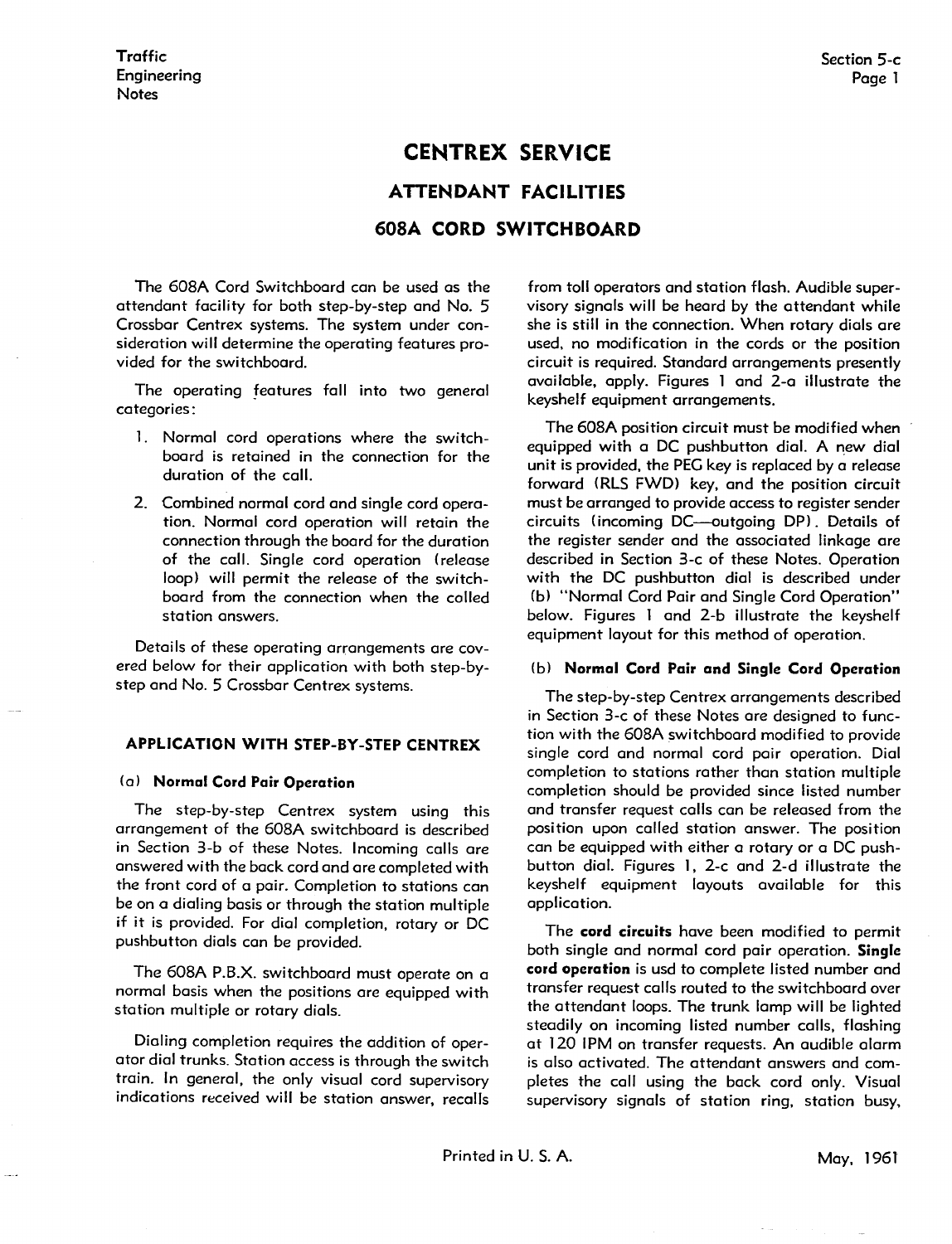station answer and switch train overflows can be received. Audible signals for the same conditions are also received if the attendant is still in the connection. All calls received on the attendant loops must be handled on a single cord basis. Completion to trunks which appear in the multiple must be on a dial selection basis as described under "Attendant Loops" in Section 3-c. The call cannot be extended by plugging the other cord of the pair into the trunk jack in the face equipment. The single cord connection can, however, be retained on the board as long as the attendant deems it necessary to complete the call satisfactorily. Splitting is possible with single cord operation. The release of the switch train for re-establishment of a connection to a different destination is controlled by the RLS FWD key when rotary dials are provided. The release of the switch train and the register sender equipment is controlled by this same key when DC pushbutton dials are provided.

**Normal cord operation** retains the connection through the switchboard for the duration of the call. All incoming calls on trunks other than the attendant loops are completed in a manner similar to normal 608A P.B.X. operation. Completion to stations will be over out-dial trunks. These trunks use the switch train for completion. Calls completed over these trunks will receive all the visual and audible supervisory signals obtained with single cord operation. Splitting is possible with normal cord pair operation. The release of the switchtrain for re-establishment of a connection to a different destination can be accomplished by the removal of the cord from the outgoing trunk jack when rotary dials are provided. The release of the dial equipment and the register sender is controlled by the RLS FWD key when DC pushbutton dials are provided.

The **position circuit** has been modified to permit the activation of the camp-on feature in the incoming connectors on calls encountering busy stations. Other modifications include the removal of PAGE and PEG features, the transfer of the attendant telephone set to **either** the right or the left position only, and the connection of a register sender when a DC pushbutton dial is provided.

With **DC pushbutton dialing,** the attendant requests a register sender by the operation of the START key. The position is connected to the register sender through a register sender link frame (See Sec. 3-c). The START lamp will light when this occurs. Digits are keyed into the register sender

which outpulses them through the cord circuit to advance the dial equipment. The END key must always be operated to indicate end of pulsing. The attendant must stay in the connection until the register sender has completed outpulsing before she can be available to handle other calls. The completion of the register sender functions and its release are indicated by the START lamp going dark. If a mistake in pulsing occurs, the attendant restores the dial equipment and releases the register sender by the operator of the RLS FWD key.

#### **APPLICATION WITH NO. 5 CROSSBAR CENTREX**

#### (al **Normal Cord Pair Operation Only**

This arrangement is provided with the No. 5 crossbar Centrex systems described in Section 2-b of these Notes. Incoming calls are answered on the back cord and are completed on the front cord of a pair. The position has been modified to use an MF pushbutton dial. Plugging a cord into a trunk jack calls for a register. The START lamp will light when the register is connected and will remain lighted until the register releases. The END key must always be operated when pulsing is completed. Both  $4 \times 4$ and  $2 \times 6$  MF pulsing are included. Selection of the required puising will be automatically controlled by the sleeve of the trunk used. Two types of completing trunks are available-(1) an Operator Local Completion trunk used to complete to stations, and (2) an OGT to Central Office trunk used to complete all other calls. Figures 1 and 3-a illustrate the keyshelf equipment layout used with these arrangements.

Tie lines, conference circuits, etc., can be terminated in the multiple. Outward completion on dial type tie trunks is possible by extending the call through the switching system on a dial selection basis. Completion forward on foreign exchange lines terminated on distant central office line facilities is not possible unless— $(1)$  the distant CO is arranged to receive  $4 \times 4$  MF pulsing, or  $(2)$  a position in the operating team is equipped with a rotary dial.

Some Telephone Companies have provided the 608A with normal cord operation and have also included a transfer feature. The equipment details of the No. 5 crossbar office arrangement are described in Section 2-b of these Notes. The termination of the transfer attendant trunk at the switchboard requires an answering and a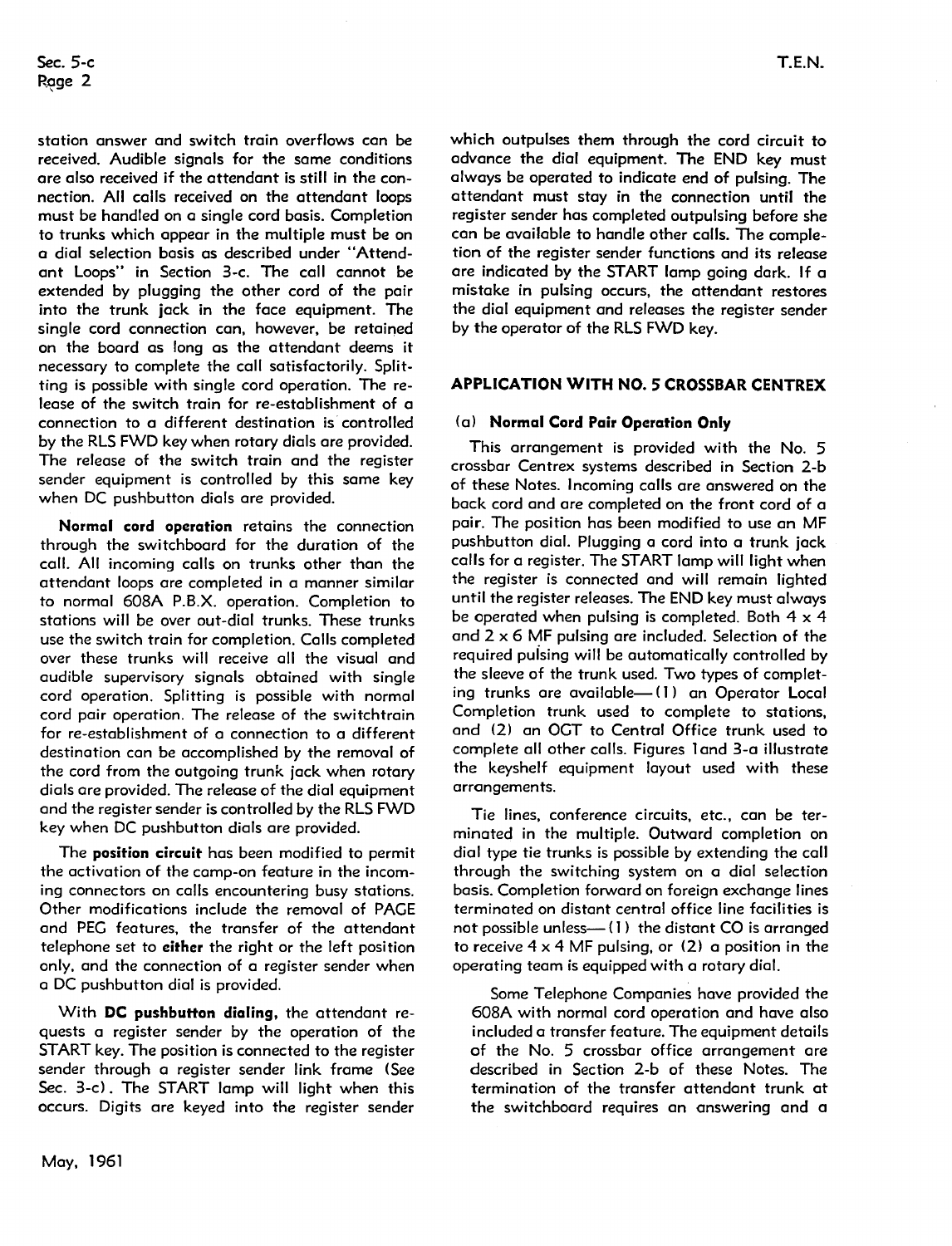completing jack for each trunk. The attendant answers a transfer call by plugging the back cord into the answering jack. She releases the transferring station and establishes a connection to the new station over the front cord plugged into the completing jack. She releases the front cord when the new station is rung. She releases the back cord when the station answers. This releases the transfer connection from the switchboard.

The transfer arrangement described above and in Section 2-b is non-standard at this time, and, as of now, is not expected to be a standard offering.

#### (b) **Normal Cord Pair and Single Cord Operation**

The development of the circuitry required for this arrangement is still in progress. The information contained herein is subject to change as the design progresses but minor variations only are expected. The associated No. 5 crossbar Centrex is described in Section 2-b of these notes.

Both single cord and normal cord pair operation will be provided. All cords are arranged to operate in either manner. The MF pushbutton dial will be provided in the position. Selection of the required MF pulsing will be controlled by the sleeve of the trunk. A release forward key (RLS FWD) will replace the PEG button in the dial unit. No change will be made in the transfer key operation now available with non-Centrex 608A switchboards. No camp-on feature will be available when the switchboard is used with this system. Figures l and 3-b illustrate the keyshelf layout for this method of operation.

**Single cord operation** will be associated with the attendant loops only. The back cord is used with this method of operation. While the attendant is in the connection, audible supervisory indications of station busy, or switchtrain overflow will be received. With the attendant cut out of the connection, visual supervisory signals for these conditions plus called station answer supervision will be received. A single cord connection can be released from the switchboard on called station answer by removing the cord from the jack. The RLS FWD key must be used to release any connection toward the destination of the call if a change is required while processing that call. Splitting of the connection on single cord operation is not possible.

Single cord operation will apply on listed number calls and DID transfer requests to stations within the Centrex. Incoming signals on listed number calls will light the trunk lamp with a steady signal; the transfer request will flash the lamp at 120 1PM. In both cases, an audible alarm will also be provided. The lamp and the alarm are retired by attendant answer.

Dial "O" traffic is also handled on the attendant loop. The incoming signal will be a 120 IPM flash on the trunk lamp plus the audible alarm. Completion of this call will require normal cord pair operation. The completion of listed number calls and DlD transfer requests to a tie trunk termination in the multiple is also possible with normal cord pair operation.

**Normal cord pair operation** is similar to that of a normal cord switchboard. In general, the only visual cord supervisory indications will be station answer, recalls from toll operators and station flash. Audible signals can be heard by the attendant **while**  she is still in the connection. Splitting is possible with normal cord pair operation.

The foreign exchange, dial repeating and automatic tie trunks terminated on this board are arranged for MF pushbutton dial operation. They are the trunk circuits described in the No. 5 Centrex system using consoles as the attendant facilities.-Section 2-a of these Notes. When terminated on the switchboard, separate IN and OUT jacks are required. Ringdown tie trunks are those available today.

Normal cord operation also requires the provision of Operator Local Completion trunks and OCT to Central Office trunks with this arrangement.

#### **FACE EQUIPMENT ARRANCEMENTS**

Recommended face equipment arrangements have been described in T.E.P., Division I, Section 2-n. A copy of the suggested face equipment is included with these notes as Figure 4.

#### **OPERATINC ROOM ARRANCEMENTS**

The operating room arrangements will be similar to that provided for a normal P.B.X. when cord switchboards are provided as the attendant facilities.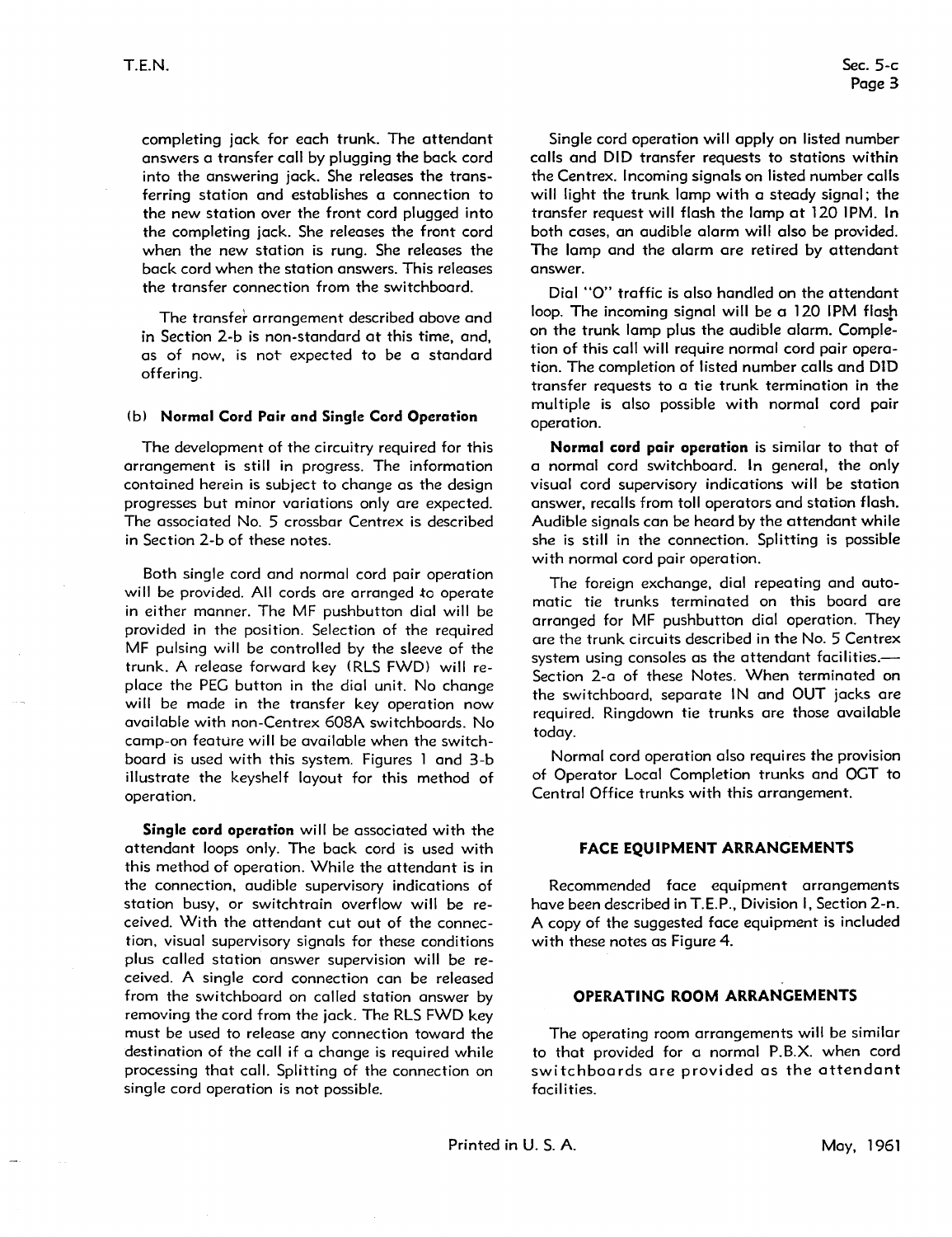|                                  | $\cdot$                    |                  |         |                   |                         |                 |         |         |                |               |         |                                        |                 |         |                |                   |                                        |
|----------------------------------|----------------------------|------------------|---------|-------------------|-------------------------|-----------------|---------|---------|----------------|---------------|---------|----------------------------------------|-----------------|---------|----------------|-------------------|----------------------------------------|
|                                  |                            |                  |         |                   |                         |                 |         |         |                |               |         |                                        |                 |         |                |                   |                                        |
|                                  |                            | $\frac{0}{1}$    | $\odot$ | $\bullet$ $\circ$ | $\frac{6}{5}$           | $\circ$ $\circ$ |         | $\odot$ | $\mathbf{Q}_9$ | $\odot$       | $\circ$ | $\bigcirc$                             | $\bullet$<br>13 | $\circ$ | $\circledcirc$ | O<br>16           |                                        |
| <b>RING</b><br><b>BACK SPLIT</b> | Q                          | E<br>$\Box$      |         | IJ<br>0           | В<br>囗                  | $\mathbf{1}$    | E.<br>囗 | П       | E<br>Ω         |               | M<br>D  |                                        | M<br>Ð          | τT      | U<br>$\Box$    |                   | $\mathbb{C}^*$<br><b>DIAL<br/>BACK</b> |
| <b>FRONT</b>                     | <b>THRU</b><br><b>DIAL</b> | ಿ<br><b>TALK</b> | $\Box$  | <b>N</b>          | $\circ \Box \circ \Box$ |                 |         |         |                | $\circ$ 0 0 0 |         | $\begin{array}{c} \square \end{array}$ |                 | O       | L 1            | ۱C<br><b>TALK</b> | Ö,<br><b>RLS</b>                       |
|                                  |                            |                  |         |                   |                         |                 |         |         |                |               |         |                                        |                 |         |                |                   |                                        |

|                           | <b>LEGEND</b> |
|---------------------------|---------------|
| $\Box$                    | <b>RED</b>    |
| $\hbox{\large\textsf{O}}$ | <b>WHITE</b>  |
| O                         | <b>GREEN</b>  |
|                           |               |
|                           |               |



#### FIG. t 608A KEY SHELF EQUIPMENT

Printed in U. S. A.

May, 1961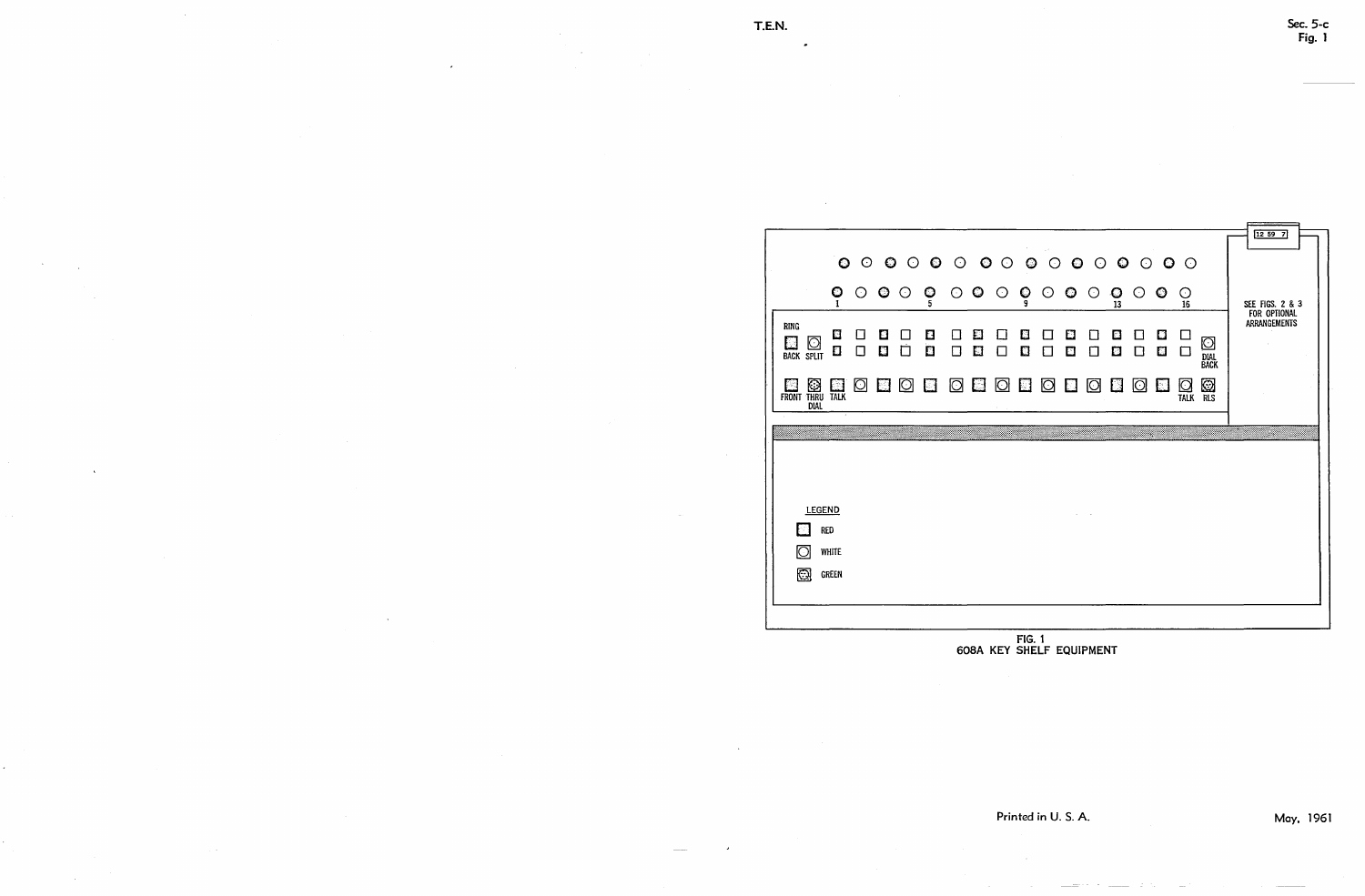## S x S CENTREX APPLICATION - NORMAL CORD PAIR OPERATION

### A) ROTARY DIAL UNIT



## C) ROTARY DIAL UNIT

## B) DC PUSHBUTTON DIAL UNIT



S x S CENTREX APPLICATION - SINGLE CORD AND NORMAL CORD PAIR OPERATION



## D> DC PUSHBUTTON DIAL UNIT



Printed in U.S.A. May, 1961

## FIG. 2 OPTIONAL KEY SHELF EQUIPMENT ARRANGEMENTS 608A SWITCHBOARD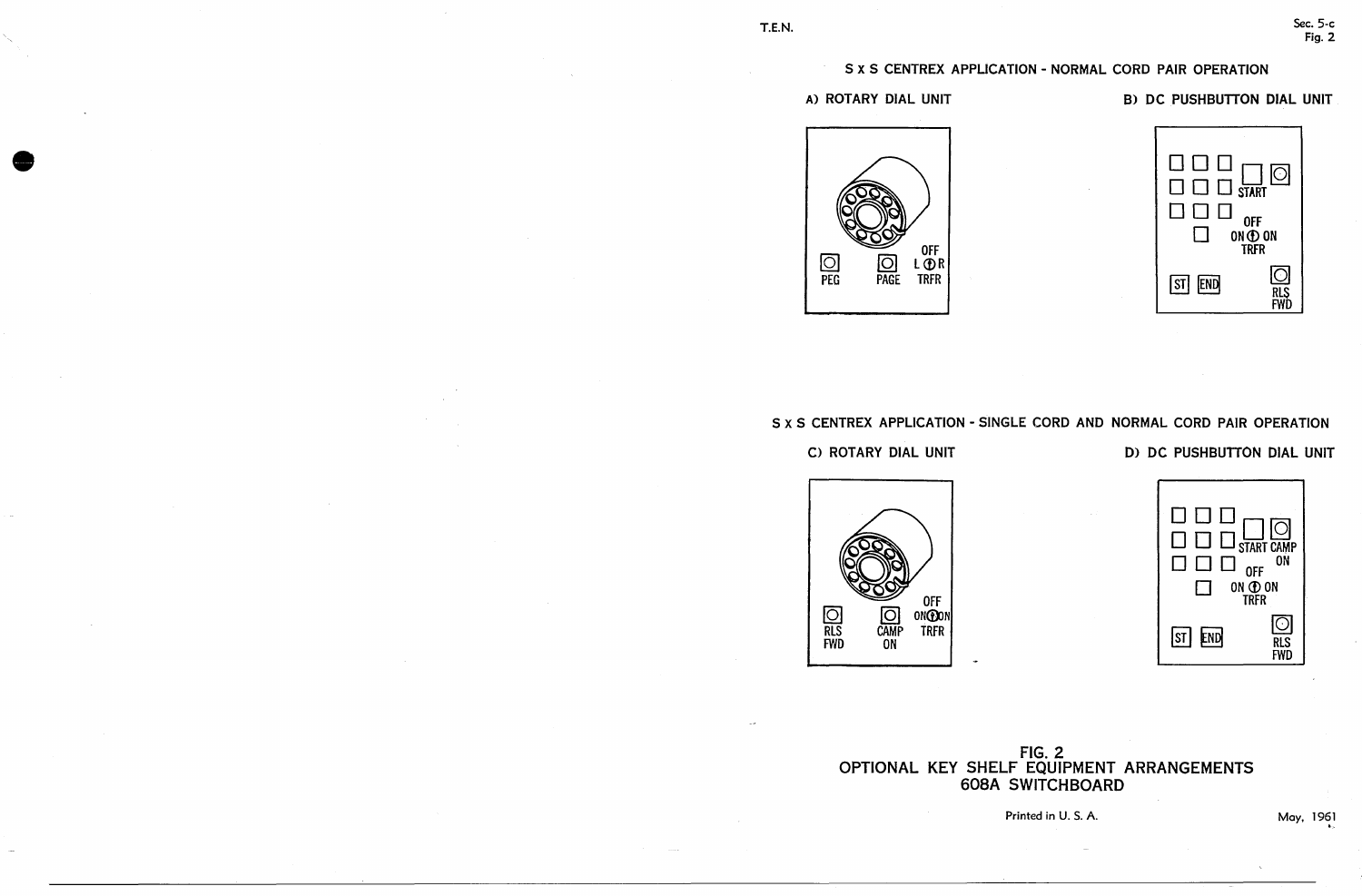## No. 5 CROSSBAR CENTREX APPLICATION - NORMAL CORD PAIR OPERATION

Printed in U.S.A. **May, 1961** 

## A) MF PUSHBUTTON DIAL UNIT



## No. 5 CROSSBAR CENTREX APPLICATION - SINGLE CORD AND NORMAL CORD PAIR OPERATION

## 8) MF PUSHBUTTON DIAL UNIT



## FIG. 3 OPTIONAL KEY SHELF EQUIPMENT ARRANGEMENTS 608A SWITCHBOARD